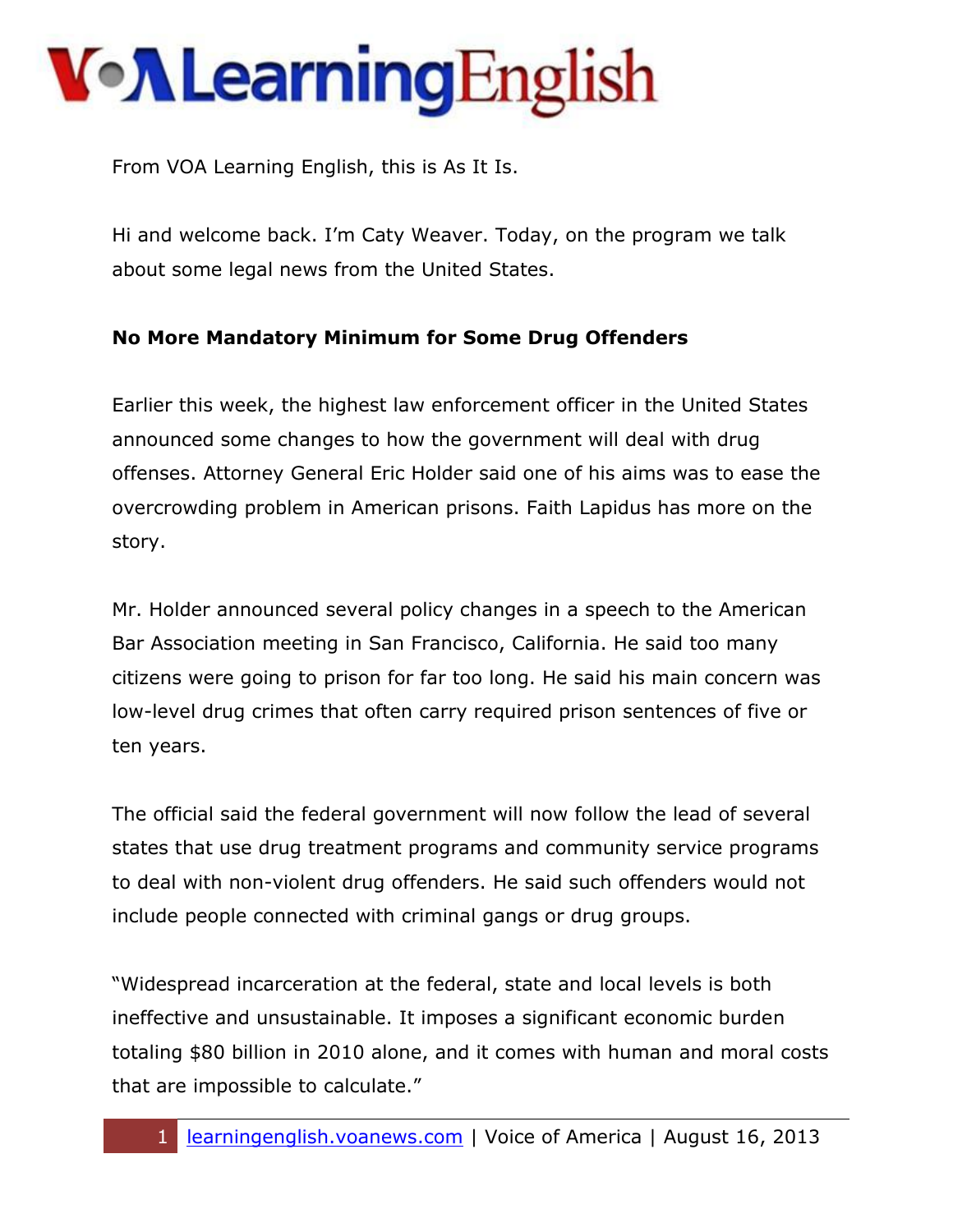"Mandatory minimum" prison terms were a major part of the government's war on drugs, first launched in the 1980s. But Eric Holder says the federal prison system now holds about 40 percent more inmates than it was designed for. He says the federal prison population has grown by 800 percent since 1980.

The attorney general also talked about the racial imbalance in criminal sentencing. He noted a recent report that found that African-American offenders receive prison sentences 20 percent longer than those given to whites for similar crimes. Mr. Holder directed federal prosecutors to develop plans for dealing with such imbalances.

"This is our chance to bring America's criminal justice system in line with our most sacred values. This is our promise to forge a more just society."

Prison reform supporters welcomed the speech by the attorney general. Molly Gill is with the group Families Against Mandatory Minimums.

"I think people, when they commit a crime and go before a judge they expect to be treated like an individual. They expect to be heard. And when there is a mandatory minimum, no matter what you say, you are going to get that sentence and a lot of people feel that is really fundamentally unfair."

Supporters of mandatory minimum sentences and the war on drugs criticized the Justice Department's policy changes. William Otis is a former federal prosecutor and an adjunct law professor at Georgetown University Law Center in Washington.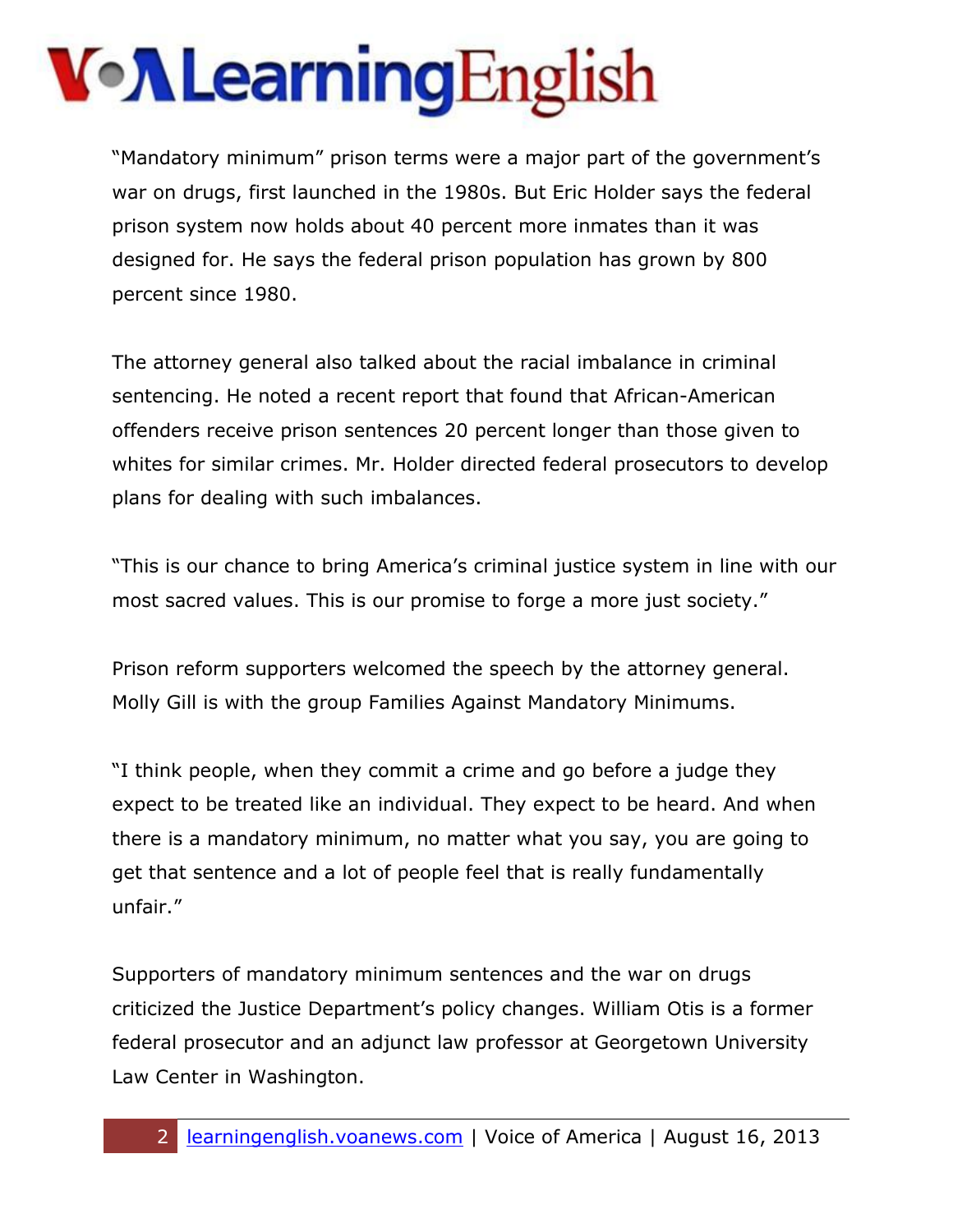"The bad news is that I'm afraid this could be interpreted as a statement that the federal government is losing its nerve in the war on drugs, We've been more successful in that war than many people, perhaps including the attorney general has given us credit for."

But Molly Gill says she is not worried that criminals will have it too easy.

"Nobody is getting a 'get out of jail free' card. People are still going to go to prison."

I'm Faith Lapidus.

#### **Judge Rules on Disputed "Stop and Frisk" Polcy**

Since 2004, police in New York City have had greater freedom to stop and search people for guns or other banned objects. The policy requires only that the officer have a "reasonable suspicion" of criminal activity. City officials, including Mayor Michael Bloomberg, say the policy has played a major part in lowering the city's crime rate. Murders and other violent crimes are at record lows.

But the "stop and frisk" policy was disputed from the start. Critics say it has led to racial discrimination and violates the Constitution. Most of those stopped, questioned and searched have been young black or Hispanic men.

This week, a United States District Court judge agreed with those opponents. Jim Tedder reports.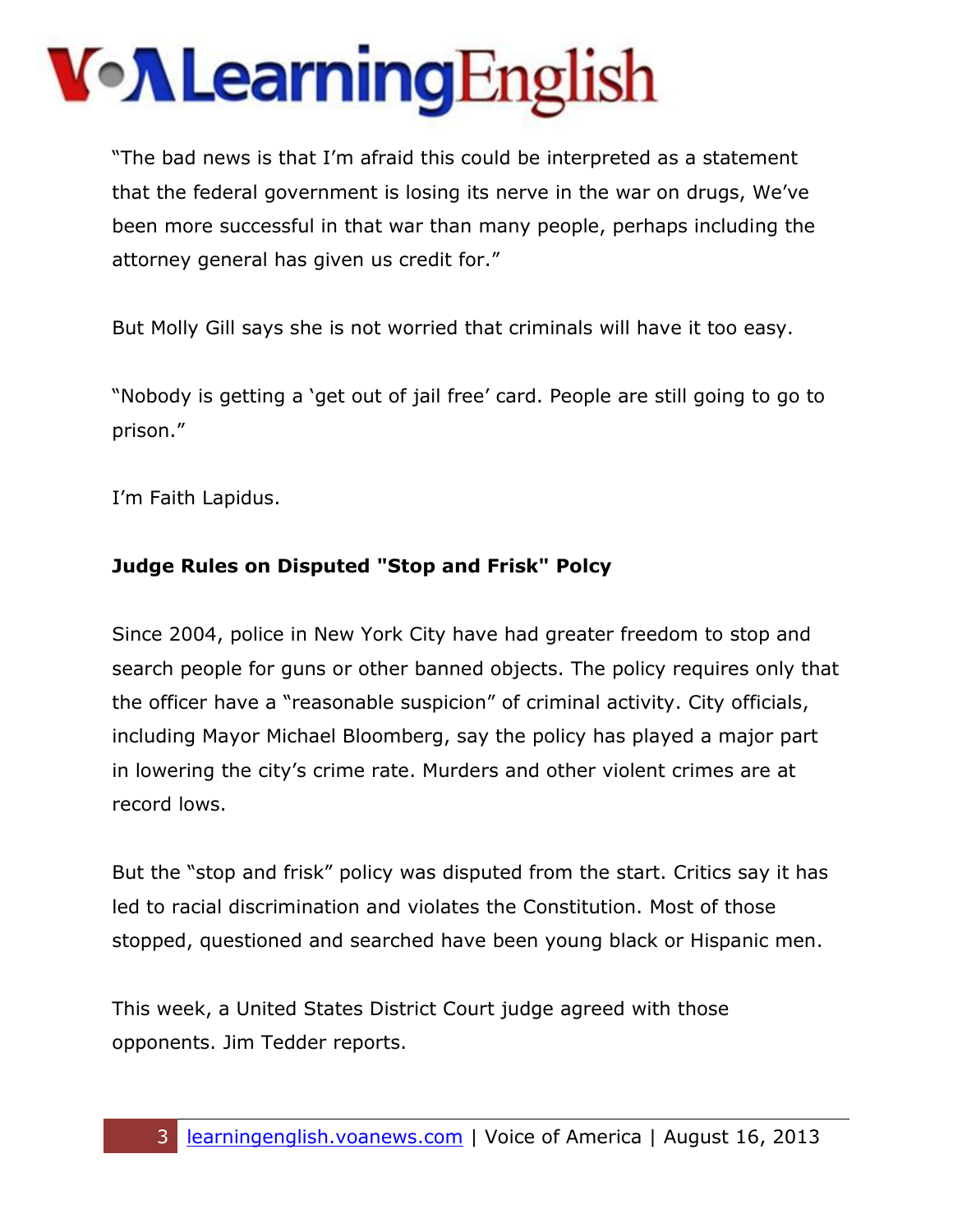Judge Shira Scheindlin said the policy violates two constitutional amendments. The Fourth Amendment protects against unreasonable searches and seizures. The Fourteenth Amendment guarantees equal protection of the laws. Judge Scheindlin wrote in her ruling that "the city's highest officials have turned a blind eye to the evidence that officers are conducting stops in a racially discriminatory manner."

The judge ruled in favor of civil rights activists who took legal action against the New York City Police Department. Priscilla Gonzalez from Communities United for Police Reform was one of those who appeared before the court. She praised the ruling.

"A whole generation of New Yorkers, particularly in black and brown communities across the city, have grown up seeing the police not as protectors, not as partners in safety, but as an institution to be feared."

Mayor Bloomberg said the city would appeal the ruling. He told reporters that the judge "ignored the real-world realities of crime."

New York police estimate they have made about five million stops in the past ten years under the stop and search policy. Studies show that about 80 percent of those stopped were black or Hispanic. The policy resulted in arrests about 10 percent of the time.